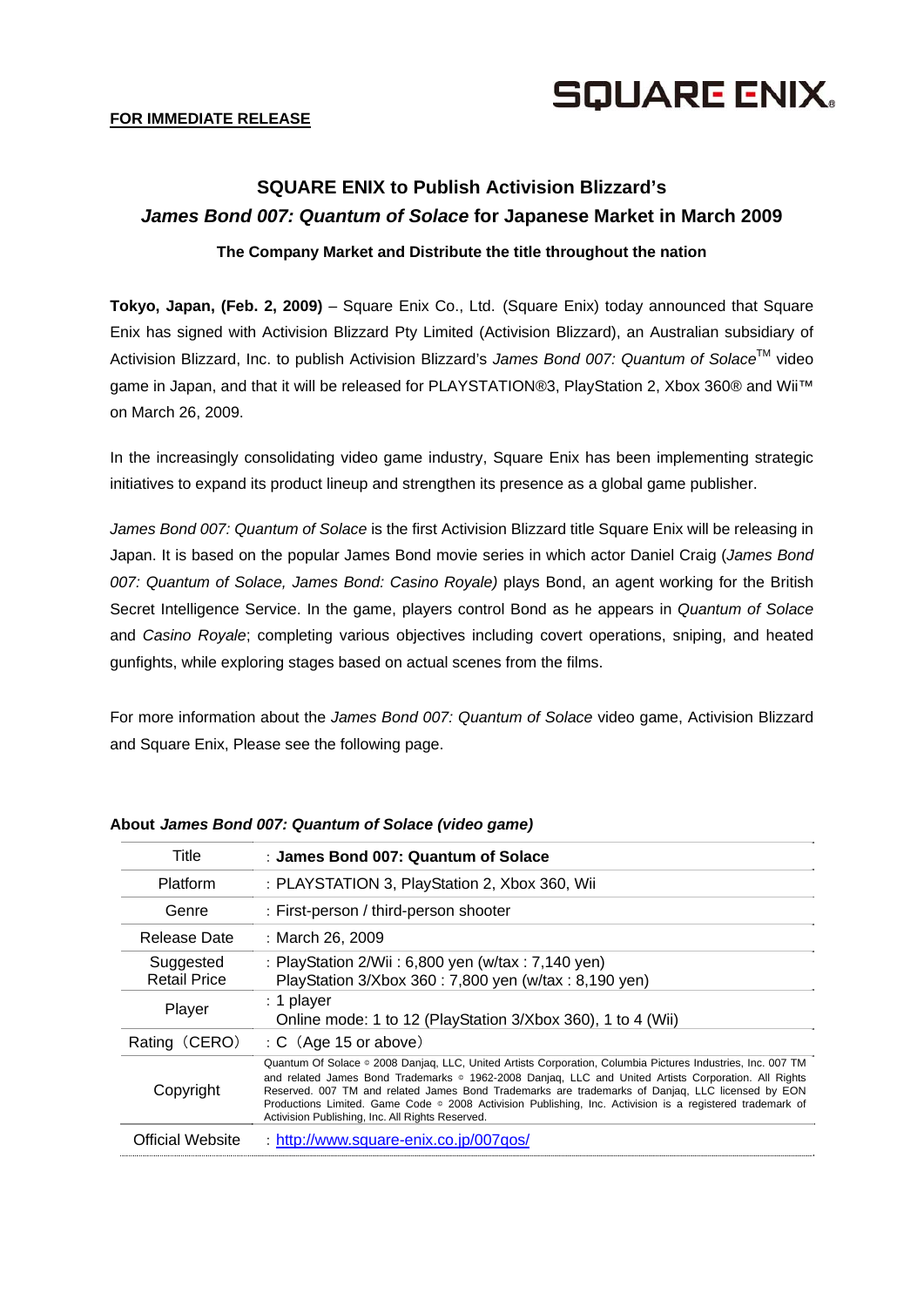*SQUARE ENIX to Publish Activision Blizzard's*  James Bond 007: Quantum of Solace for Japanese Market in March 2009 *Page 2 of 2* 



## **Gameplay**

*James Bond 007: Quantum of Solace* was developed using a modified version of the game engine used in *Call of Duty®4*, a game renowned for its high-quality graphics and stellar controls.

To immerse players into the world of James Bond, several types of exciting gameplay have been implemented. In addition to stealth-based action and tense sniping missions, *Quantum of Solace* also introduces exciting new features such as "cover action," which allows players to attack enemies from the shadows while staying out of the line of fire; and "takedown," which makes it easier to neutralize enemies in close quarters.





## *About Activision Blizzard*

Headquartered in Santa Monica, California, Activision Blizzard, Inc. is a worldwide pure-play online, PC and console game publisher with leading market positions across every major category of the rapidly growing interactive entertainment software industry.

Activision Blizzard maintains operations in the U.S., Canada, the United Kingdom, France, Germany, Ireland, Italy, Sweden, Spain, Norway, Denmark, the Netherlands, Romania, Australia, Chile, India, Japan, China, South Korea and the region of Taiwan. (www.activisionblizzard.com)

## *About Square Enix Co., Ltd.*

Square Enix Co., Ltd. (Square Enix), a wholly-owned subsidiary of Square Enix Holdings Co., Ltd., with headquarters in Tokyo, Japan, develops, publishes and distributes entertainment content including interactive entertainment software and publications in Asia, North America and Europe. Square Enix brings two of Japan's best-selling franchises – FINAL FANTASY®, which has sold over 85 million units worldwide, and DRAGON QUEST® which has sold over 47 million units worldwide – under one roof. Square Enix is one of the most influential providers of digital entertainment content in the world and continues to push the boundaries of creativity and innovation. More information on Square Enix can be found at http://www.square-enix.com/jp/.